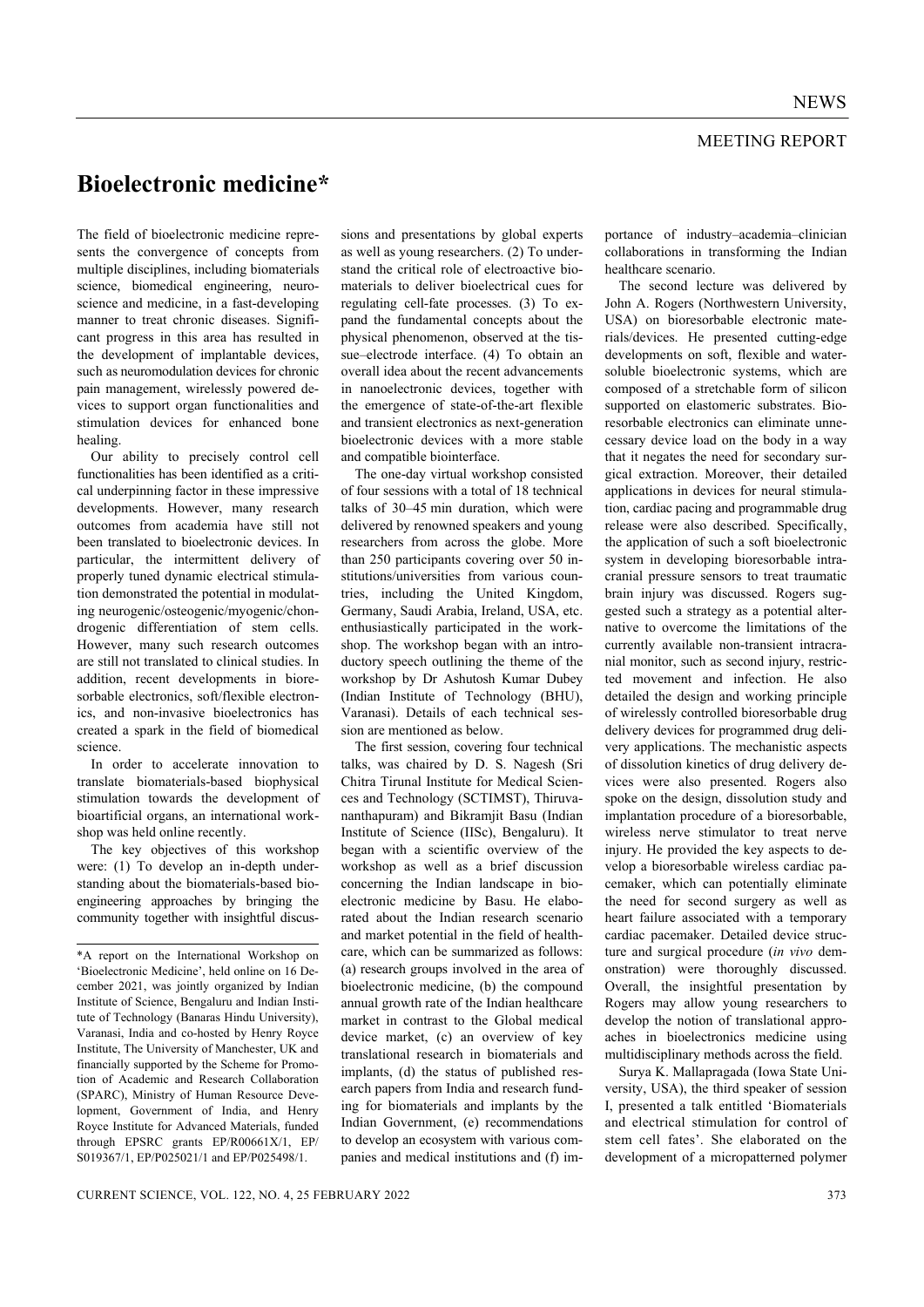scaffold to facilitate peripheral nerve regeneration, using Schwann-like cells, produced from transdifferentiation of bone marrow-derived mesenchymal stem cells (MSCs) as a biological cue to enhance the secretion of nerve growth factors. She discussed the role of bioelectrical cues and growth factor secretion to facilitate nerve regeneration. Mallapragada presented the graphene circuits supported on polyimide substrate to electrically stimulate the MSCs to transdifferentiate into Schwann-like cells. An elaborate discussion of the electrical stimulation-mediated lineage commitment of stem cells was presented using various case studies. The fundamental concepts and experimental design to guide cellular migration using electrical stimulation were also presented.

 The last technical talk of session I was delivered by Nagesh, on the 'Development of Chitra left ventricular assist device (LVAD)'. The information related to a range of LVAD, available in the global market, together with their classifications was discussed. The key objectives and motivation behind the development of LVAD were elaborated, emphasizing the importance of indigenous biomedical devices in the current Indian healthcare system. The presentation provided an overview of the development of LVAD by a team of engineers/scientists/clinicians at SCTIMST under the Technical Research Centre (TRC) programme of the Department of Science and Technology, Government of India. The working functionalities of the thirdgeneration LVAD, which is a type of continuous-flow device with magnetic bearing were presented. The advantages of a continuous flow pump as well as its challenges in terms of biocompatibility were also discussed. The talk was summarized with a blueprint to develop biomedical devices at an affordable cost to the Indian population.

 The second session covered four technical talks and was chaired by Dubey and Shilpee Jain (IISc, Bengaluru). The session began with a lecture on 'Electric field guided stem cell differentiation on electroactive biomaterials' by Greeshma Thrivikraman (Indian Institute of Technology-Madras, Chennai). She focused on the key aspects of controlling the decision-making processes of stem cells via electric field stimulation on electro-conductive biomaterials. Specifically, she covered some examples showing how we can divert the lineage commitment of MSCs towards neural-like cells by varying the material conductivity as well as electric field

strength. Other examples of the development of novel nanoscale conducting materials combined with dual electric field stimulation parameters to direct the differentiation of stem cells towards neural or cardio myogenic-like cells were also presented in the talk. Greeshma suggested that such biophysical stimulation plays a crucial role towards the development of implantable culture platforms, as it can foster advanced regenerative therapies for neural and cardiovascular disorders.

 In the second lecture of session II by Kimihiro Yamashita (Tokyo Medical and Dental University, Japan), the principle and fabrication method of hydroxyapatite electrets along with their physical and chemical properties were detailed. The stimulating effects of hydroxyapatite-based electrets on living cells, both *in vitro* and *in vivo*, were also discussed. Based on various results, Yamashita suggested that hydroxyapatite electrets are a promising bio-stimulant for cell and tissue regeneration.

 Miho Nakamura (Faculty of Medicine, University of Turku, Finland), the third speaker of session II, talked about 'Designed biomaterials to mimic the mechanical properties of bone'. She discussed the development of carbonate hydroxyapatite along with electrically charged surfaces. Further, the influence of electrical polarization on surface free energy, surface wettability, protein adsorption, osteoblast adhesion, osteoclast differentiation and resorption of hydroxyapatite and carbonated apatite was elaborately discussed. Nakamura suggested that the surface characteristics significantly affect cellular behaviour, such as adhesion and differentiation.

 The last talk of technical session II was delivered by Jonny Blaker (The University of Manchester and Henry Royce Institute, UK). He introduced the mission as well as core research theme of the Henry Royce Institute, The University of Manchester, UK. Blaker also introduced Royce technology platforms and their research impact on healthcare in the UK, as well as their global perspectives.

 The third session had six technical talks and was chaired by Basu. Sarah Cartmell (The University of Manchester, UK) delivered the first talk of the session on 'Electrical stimulation for orthopaedic repair', wherein she discussed diverse approaches utilizing electrical stimulation for osteogenic differentiation of MSCs. The importance of the faradic by-product of  $H_2O_2$ proximal to the cathode under direct electrical stimulus as well as its subsequent role in affecting the proliferation of primary MSCs was presented. The electrical stimulation of cells on conducting polymers and piezoelectric materials was also discussed. Cartmell suggested that these bioreactors can potentially be utilized as stimuli for *in vitro* bone-tissue engineering. She mentioned that this has enabled us to further understand the mechanism by which the activity of primary human mesenchymal stem cells (hMSCs), such as cell differentiation and proliferation, is altered.

 In the second invited talk of session III, Manus Biggs (National University of Ireland, Galway) presented a talk entitled 'A self-powered piezo-bioelectric device for tendon repair'. The lecture was focused on piezoelectricity-based bioelectronic devices owing to their ability to eliminate the need of external power sources and complement existing mechanotherapy to promote the tendon repair processes. Specifically, the dynamic response of tendon cells through piezoelectric collagen-based scaffold, composed of ferroelectric poly (vinylidene fluoride-*co*-trifluoro ethylene)-aligned nanofibres was explained. Biggs discussed that motion-powered electromechanical stimulation of tendon cells with such a piezoelectric device led to ion channel modulation *in vitro* which further controls specific tissue regeneration signalling pathways, *in vivo*.

 Asish Kumar Panda (IISc, Bengaluru), the third speaker of session III, talked about 'Modulation of bioelectrical cues to direct stem cell differentiation on multifunctional biomaterial platforms'. His discussion was based on the processing technique to develop multifunctional polymeric-based material for electrical stimulation-directed differentiation of stem cells. The conductivity and electroactivity of polyvinylidene fluoride (PVDF)-based nanocomposites, 'multiwalled carbon nanotubes and barium titanate', as the reinforcing phase were explained. He elucidated that the electric field stimulation on multiwalled carbon nanotubes-reinforced PVDF nanocomposites directed the differentiation of hMSCs to neuron-like cells. Moreover, the improved electroactive  $\beta$ -phase with the addition of barium titanate in the conducting PVDF matrix aided the lineage commitment of hMSCs to glial-like cells. Panda also presented the electrical waveformdependent osteogenesis on barium titanate reinforced PVDF composite. He discussed strategies regarding the critical role of the biomaterial functionalities to tailor bioelectrical cues in driving cellular differentiation.